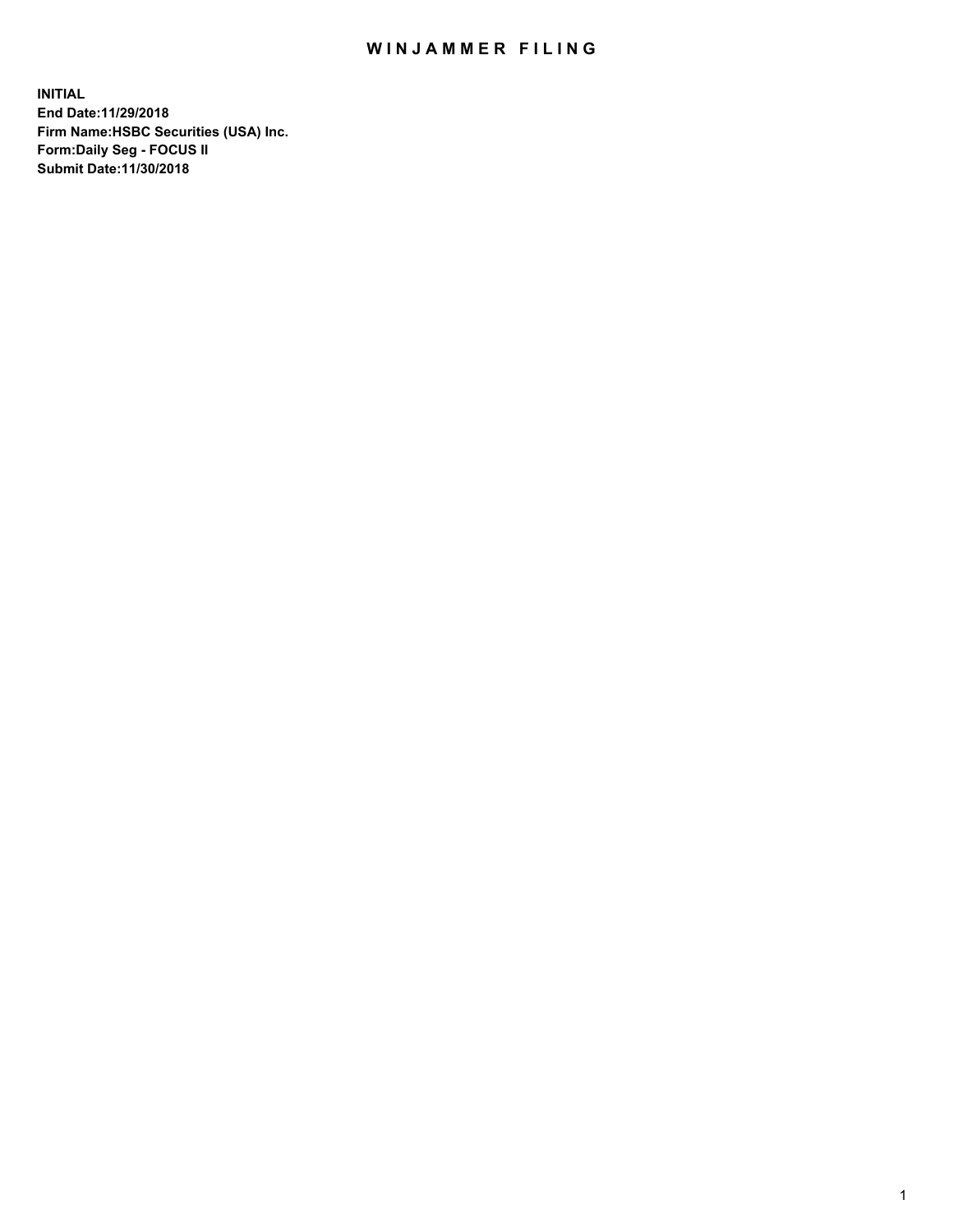**INITIAL End Date:11/29/2018 Firm Name:HSBC Securities (USA) Inc. Form:Daily Seg - FOCUS II Submit Date:11/30/2018 Daily Segregation - Cover Page**

| Name of Company                                                                                                                                                                                                                                                                                                                | <b>HSBC Securities (USA) Inc.</b>                                          |
|--------------------------------------------------------------------------------------------------------------------------------------------------------------------------------------------------------------------------------------------------------------------------------------------------------------------------------|----------------------------------------------------------------------------|
| <b>Contact Name</b>                                                                                                                                                                                                                                                                                                            | <b>Michael Vacca</b>                                                       |
| <b>Contact Phone Number</b>                                                                                                                                                                                                                                                                                                    | 212-525-7951                                                               |
| <b>Contact Email Address</b>                                                                                                                                                                                                                                                                                                   | michael.vacca@us.hsbc.com                                                  |
| FCM's Customer Segregated Funds Residual Interest Target (choose one):<br>a. Minimum dollar amount: : or<br>b. Minimum percentage of customer segregated funds required:% ; or<br>c. Dollar amount range between: and; or<br>d. Percentage range of customer segregated funds required between:% and%.                         | 109,000,000<br>$\overline{\mathbf{0}}$<br>0 <sub>0</sub><br>0 <sub>0</sub> |
| FCM's Customer Secured Amount Funds Residual Interest Target (choose one):<br>a. Minimum dollar amount: ; or<br>b. Minimum percentage of customer secured funds required:%; or<br>c. Dollar amount range between: and; or<br>d. Percentage range of customer secured funds required between:% and%.                            | 25,000,000<br><u>0</u><br>0 <sub>0</sub><br>00                             |
| FCM's Cleared Swaps Customer Collateral Residual Interest Target (choose one):<br>a. Minimum dollar amount: ; or<br>b. Minimum percentage of cleared swaps customer collateral required:% ; or<br>c. Dollar amount range between: and; or<br>d. Percentage range of cleared swaps customer collateral required between:% and%. | 100,000,000<br><u>0</u><br>00<br>0 <sub>0</sub>                            |

Attach supporting documents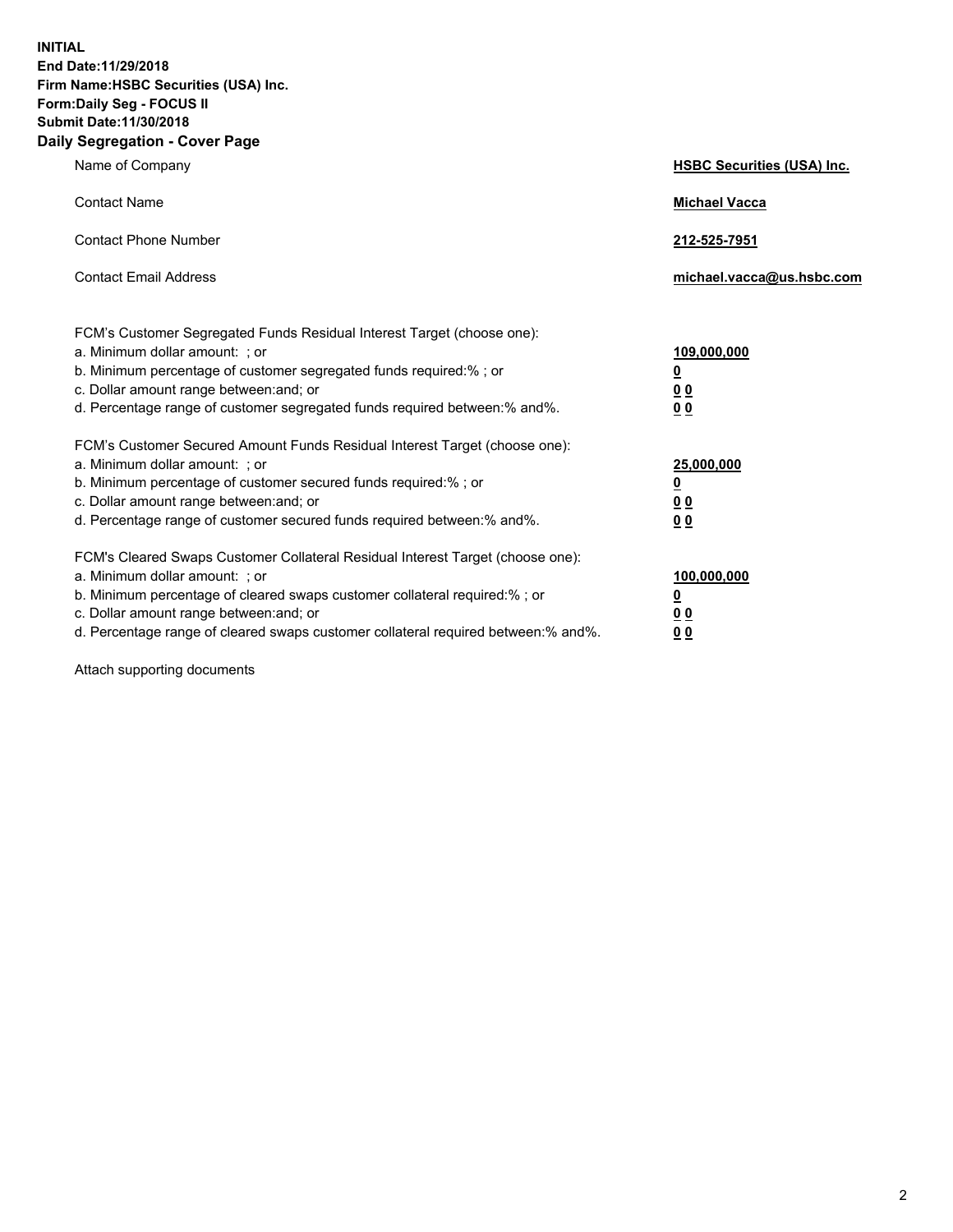**INITIAL End Date:11/29/2018 Firm Name:HSBC Securities (USA) Inc. Form:Daily Seg - FOCUS II Submit Date:11/30/2018 Daily Segregation - Secured Amounts** Foreign Futures and Foreign Options Secured Amounts Amount required to be set aside pursuant to law, rule or regulation of a foreign government or a rule of a self-regulatory organization authorized thereunder **0** [7305] 1. Net ledger balance - Foreign Futures and Foreign Option Trading - All Customers A. Cash **7,659,256** [7315] B. Securities (at market) **55,950,373** [7317] 2. Net unrealized profit (loss) in open futures contracts traded on a foreign board of trade **42,632,499** [7325] 3. Exchange traded options a. Market value of open option contracts purchased on a foreign board of trade **0** [7335] b. Market value of open contracts granted (sold) on a foreign board of trade **0** [7337] 4. Net equity (deficit) (add lines 1. 2. and 3.) **106,242,128** [7345] 5. Account liquidating to a deficit and account with a debit balances - gross amount **851,963** [7351] Less: amount offset by customer owned securities **-477,834** [7352] **374,129** [7354] 6. Amount required to be set aside as the secured amount - Net Liquidating Equity Method (add lines 4 and 5) **106,616,257** [7355] 7. Greater of amount required to be set aside pursuant to foreign jurisdiction (above) or line 6. **106,616,257** [7360] FUNDS DEPOSITED IN SEPARATE REGULATION 30.7 ACCOUNTS 1. Cash in banks A. Banks located in the United States **21,535,616** [7500] B. Other banks qualified under Regulation 30.7 **0** [7520] **21,535,616** [7530] 2. Securities A. In safekeeping with banks located in the United States **10,396,048** [7540] B. In safekeeping with other banks qualified under Regulation 30.7 **29,731,895** [7560] **40,127,943** [7570] 3. Equities with registered futures commission merchants A. Cash **0** [7580] B. Securities **0** [7590] C. Unrealized gain (loss) on open futures contracts **0** [7600] D. Value of long option contracts **0** [7610] E. Value of short option contracts **0** [7615] **0** [7620] 4. Amounts held by clearing organizations of foreign boards of trade A. Cash **0** [7640] B. Securities **0** [7650] C. Amount due to (from) clearing organization - daily variation **0** [7660] D. Value of long option contracts **0** [7670] E. Value of short option contracts **0** [7675] **0** [7680] 5. Amounts held by members of foreign boards of trade A. Cash **-8,918,286** [7700] B. Securities **45,554,324** [7710] C. Unrealized gain (loss) on open futures contracts **42,632,499** [7720] D. Value of long option contracts **0** [7730] E. Value of short option contracts **0** [7735] **79,268,537** [7740] 6. Amounts with other depositories designated by a foreign board of trade **0** [7760]

- 7. Segregated funds on hand **0** [7765]
- 8. Total funds in separate section 30.7 accounts **140,932,096** [7770]
- 9. Excess (deficiency) Set Aside for Secured Amount (subtract line 7 Secured Statement Page 1 from Line 8)
- 10. Management Target Amount for Excess funds in separate section 30.7 accounts **25,000,000** [7780]
- 11. Excess (deficiency) funds in separate 30.7 accounts over (under) Management Target **9,315,839** [7785]

**34,315,839** [7380]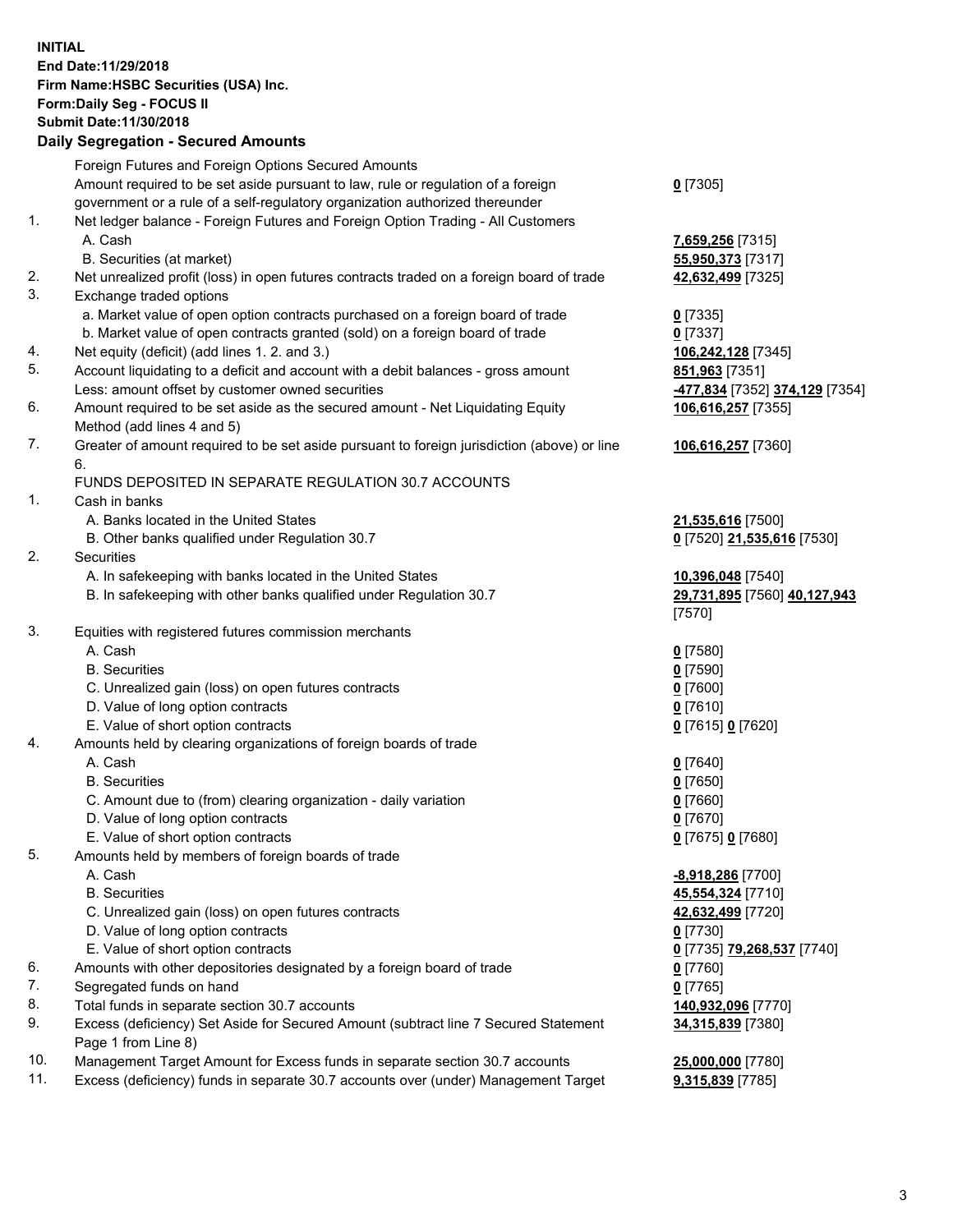**INITIAL End Date:11/29/2018 Firm Name:HSBC Securities (USA) Inc. Form:Daily Seg - FOCUS II Submit Date:11/30/2018 Daily Segregation - Segregation Statement** SEGREGATION REQUIREMENTS(Section 4d(2) of the CEAct) 1. Net ledger balance A. Cash **261,218,737** [7010] B. Securities (at market) **1,863,440,431** [7020] 2. Net unrealized profit (loss) in open futures contracts traded on a contract market **195,682,691** [7030] 3. Exchange traded options A. Add market value of open option contracts purchased on a contract market **317,751,007** [7032] B. Deduct market value of open option contracts granted (sold) on a contract market **-240,875,191** [7033] 4. Net equity (deficit) (add lines 1, 2 and 3) **2,397,217,675** [7040] 5. Accounts liquidating to a deficit and accounts with debit balances - gross amount **151,253,093** [7045] Less: amount offset by customer securities **-151,243,778** [7047] **9,315** [7050] 6. Amount required to be segregated (add lines 4 and 5) **2,397,226,990** [7060] FUNDS IN SEGREGATED ACCOUNTS 7. Deposited in segregated funds bank accounts A. Cash **172,359,311** [7070] B. Securities representing investments of customers' funds (at market) **49,999,941** [7080] C. Securities held for particular customers or option customers in lieu of cash (at market) **573,564,109** [7090] 8. Margins on deposit with derivatives clearing organizations of contract markets A. Cash **19,536,335** [7100] B. Securities representing investments of customers' funds (at market) **308,184,929** [7110] C. Securities held for particular customers or option customers in lieu of cash (at market) **1,288,234,927** [7120] 9. Net settlement from (to) derivatives clearing organizations of contract markets **16,780,648** [7130] 10. Exchange traded options A. Value of open long option contracts **317,751,007** [7132] B. Value of open short option contracts **-240,875,191** [7133] 11. Net equities with other FCMs A. Net liquidating equity **17,204,654** [7140] B. Securities representing investments of customers' funds (at market) **0** [7160] C. Securities held for particular customers or option customers in lieu of cash (at market) **0** [7170] 12. Segregated funds on hand **1,641,395** [7150] 13. Total amount in segregation (add lines 7 through 12) **2,524,382,065** [7180] 14. Excess (deficiency) funds in segregation (subtract line 6 from line 13) **127,155,075** [7190] 15. Management Target Amount for Excess funds in segregation **109,000,000** [7194] **18,155,075** [7198]

16. Excess (deficiency) funds in segregation over (under) Management Target Amount Excess